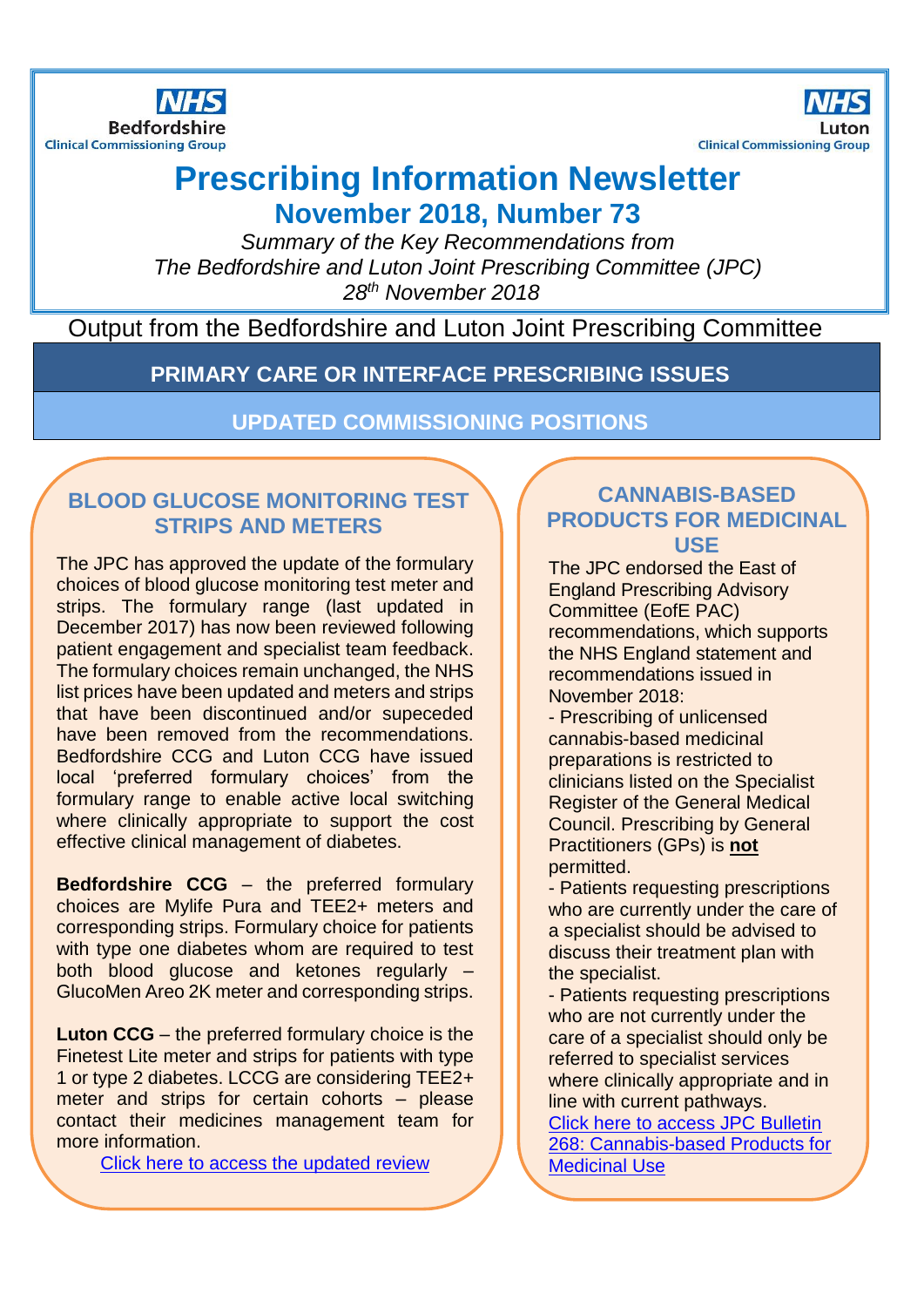# **TREATMENT GUIDELINES**

# **ANTIMICROBIAL GUIDELINE UPDATE**

The antimicrobial guidance has been updated in response to the following NICE guidelines:

- 'Urinary Tract Infection (lower): antimicrobial prescribing' NICE guideline NG109, published October 2018
- 'Urinary Tract Infection in under 16s: diagnosis and management' clinical guideline CG54, last updated, October 2018
- 'Urinary tract Infection (recurrent): antimicrobial prescribing' NICE guideline NG112, published October 2018)
- 'Pyelonephritis' (Pyelonephritis (acute): antimicrobial prescribing NICE guideline NG111 Published October 2018)
- 'Prostatitis' (Prostatitis (acute): antimicrobial prescribing, NICE guideline NG110, published October 2018)

The guidelines are due to be uploaded onto GP Ref and local prescribing systems in January 2019.

#### **OSTEOPOROSIS GUIDELINE**

The osteoporosis guideline has been updated following a full review in September 2017, it is a revised format version of the treatment algorithms. The minor amendments include: update to the NICE table on product licensing and inclusion of the NICE decision support aid and updates following the recent change in licensed indication for deonsumab (N.B. referral to specialist team required) and additional formulations of oral bisphosphonates included. The guidelines are due to be uploaded onto GP Ref in January 2019.

# **SHARED CARE GUIDELINES AND TREATMENT PATHWAYS**

#### **PSORIATIC ARTHRITIS TREATMENT PATHWAY**

The existing treatment pathway has been updated to include two drugs which have been approved by NICE for the treatment of psoriatic arthritis: ixekizumab and tofacitinib.

[Click here to access the updated Treatment Pathway](http://www.gpref.bedfordshire.nhs.uk/media/213573/psa_pathwayixekizumabandtofacitinib_.pdf)

#### **ADHD SHARED CARE GUIDELINE FOR CHILDREN AND YOUNG PEOPLE**

The remit of this guideline is to provide guidance on the shared care of children and adolescents aged 6-18 years who are prescribed methylphenidate,

atomoxetine, dexamfetamine or lisdexamfetamine for the treatment of ADHD / hyperkinetic disorder. Drug treatment featured in this shared care guidance for ADHD has been updated in accordance with the current NICE guidance NG87 (2018) for treatment of children and adolescents with ADHD. [Click here to access the updated Shared Care Guideline](http://www.gpref.bedfordshire.nhs.uk/media/213564/adhd_multipledrugs.pdf)

#### **GUANFACINE SHARED CARE GUIDELINE**

This shared care guideline has been produced for the management of Children & Young People (5-17 years of age) with attention-deficit hyperactivity disorder (ADHD) on guanfacine. It is based on the NICE Guideline 87, issued 14 March 2018 'Attention deficit hyperactivity disorder: diagnosis and management.' [Click here to access the new Shared Care Guideline](http://www.gpref.bedfordshire.nhs.uk/media/214006/guanfacinescg_adhd.pdf)  **NEW**

**UPDATED**

**UPDATED**

**UPDATED**

**UPDATED**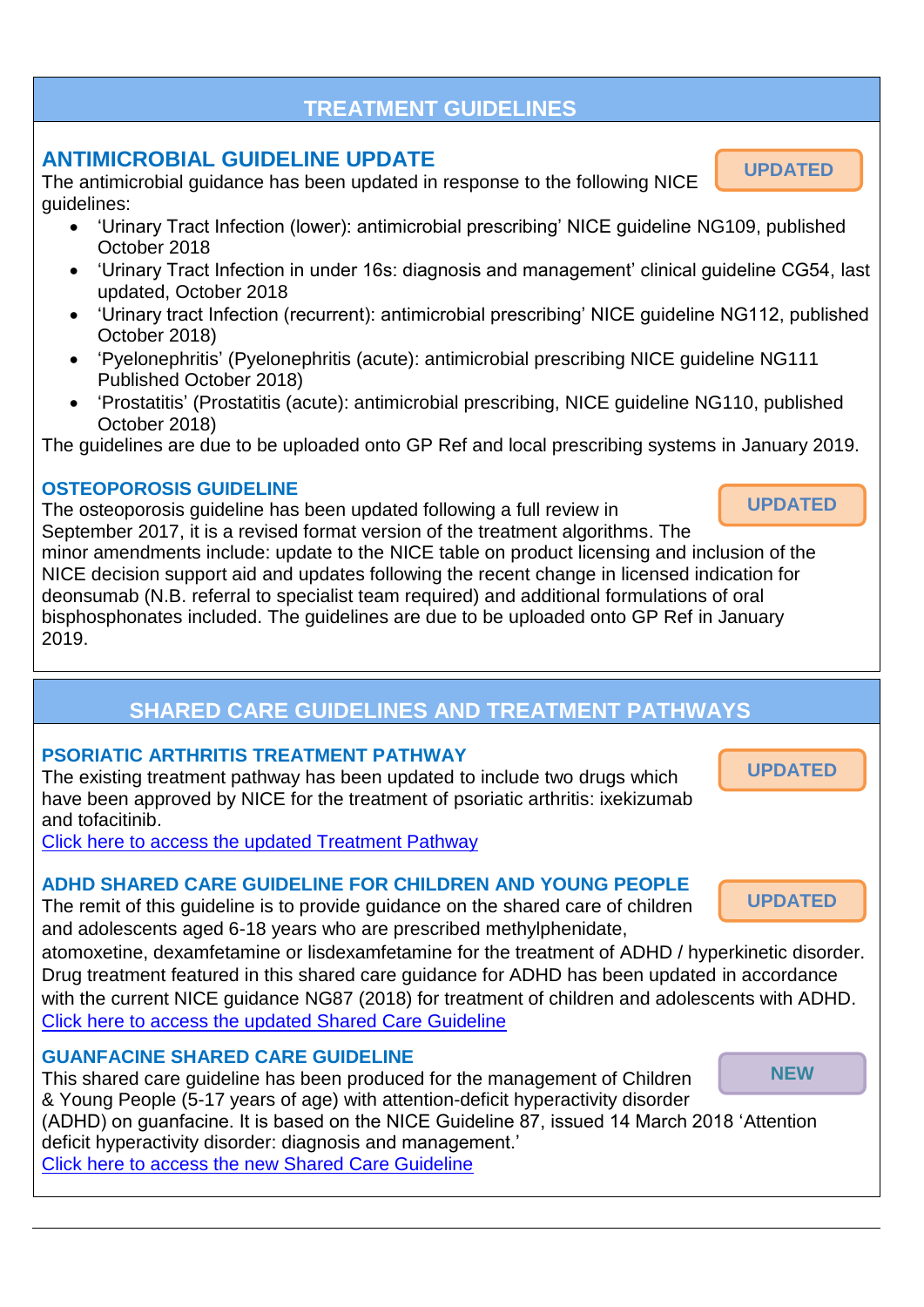

the JPC for information. Both CCGs are actively engaging with the relevant teams and taking action where required. The main drug safety updates to note:

**September 2018**: **[Click here to access full newsletter](https://assets.publishing.service.gov.uk/government/uploads/system/uploads/attachment_data/file/743094/Sept-2018-DSU-PDF.pdf)**

 Valproate Pregnancy Prevention Programme: actions required now from GPs, specialists, and dispensers.

**October 2018: [Click here to access full newsletter](https://assets.publishing.service.gov.uk/government/uploads/system/uploads/attachment_data/file/747591/PDF-Oct-2018-DSU-FINAL.pdf)**

- Rivaroxaban (Xarelto▼) after transcatheter aortic valve replacement: increase in all-cause mortality, thromboembolic and bleeding events in patients in a clinical trial
- Ritonavir-containing products: reports of interaction with levothyroxine leading to reduced thyroxine levels
- Transdermal fentanyl patches: life-threatening and fatal opioid toxicity from accidental exposure, particularly in children

**November 2018: [Click here to access full newsletter](https://assets.publishing.service.gov.uk/government/uploads/system/uploads/attachment_data/file/756090/PDF-Nov-2018-DSU-1411.pdf)**

 Systemic and inhaled fluoroquinolones: small increased risk of aortic aneurysm and dissection; advice for prescribing in high-risk patients

# **SECONDARY CARE PRESCRIBING/ FORMULARY/ COMMISSIONING ISSUES**

# **UPDATED DOCUMENTS**

**High Cost Drug Business Case Template Update**

The high cost drug business case template for submission of business cases to the JPC has been updated and approved through virtual ratification. [Click here to access the high cost drug business](http://www.gpref.bedfordshire.nhs.uk/media/214360/hcd_businesscasetemplateoct2018.pdf)  [case template](http://www.gpref.bedfordshire.nhs.uk/media/214360/hcd_businesscasetemplateoct2018.pdf)